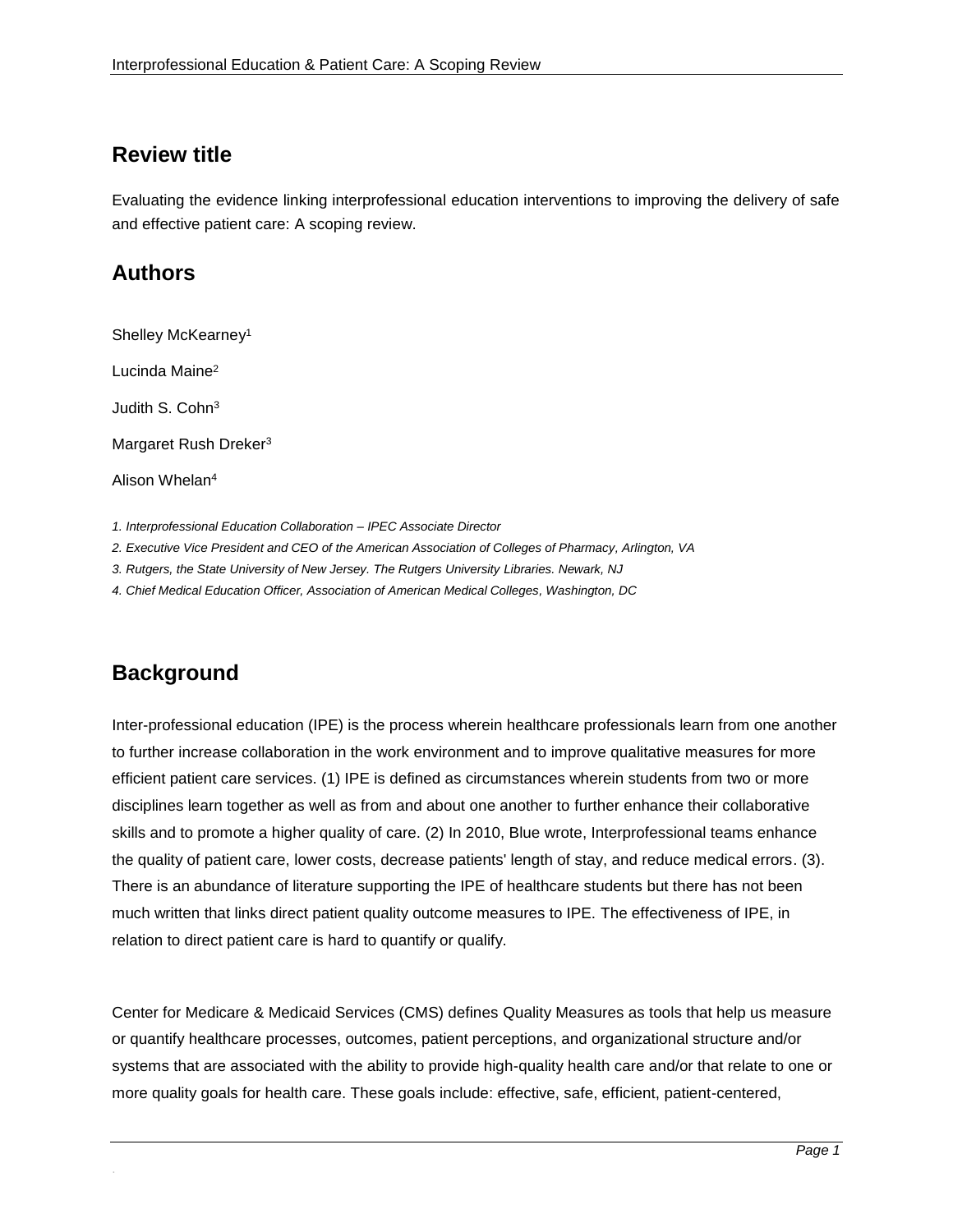equitable, and timely care. (4) These measures include length of stay, medication errors, medical errors, patient satisfaction scores, safe transition of care or care coordination, medication adherence, improved patient and caregiver education, improved hospice usage, decreased mortality rates, lower infection rates and reduced readmission rates.

This scoping review will search the literature for articles and studies that relate quality health outcome measures to the interprofessional education intervention of the healthcare provider.

## **Objective and Review question**

The overall objective of this scoping review is to assess the impact of interprofessional education (IPE) on direct patient care. This scoping review will look at the published literature linking IPE to direct improvement in quality of patient care and other health outcomes.

The question of this review is: Has the inclusion of interprofessional education in healthcare curriculums had a direct impact on quality of patient care?

### **Keywords**

Interprofessional education; interprofessional practice, effectiveness, quality of healthcare; quality outcomes

### **Methods**

### **Inclusion criteria**

#### **Participants/Population**

This scoping review will consider studies that include healthcare professionals, students or practitioners who have experienced interprofessional education or training. All types of interventions that target any type of health or social care professional will be included. Podiatrists, complementary therapists, dentist, dieticians, doctors, hygienist, midwives, nurses, occupational therapists, pharmacists, physician assistants, physical therapists, psychotherapists, radiographers, respiratory therapists, workers or speech therapist will all be included.

#### **Concept**

.

The concept or intervention will be interprofessional based practice or collaboration, between two or more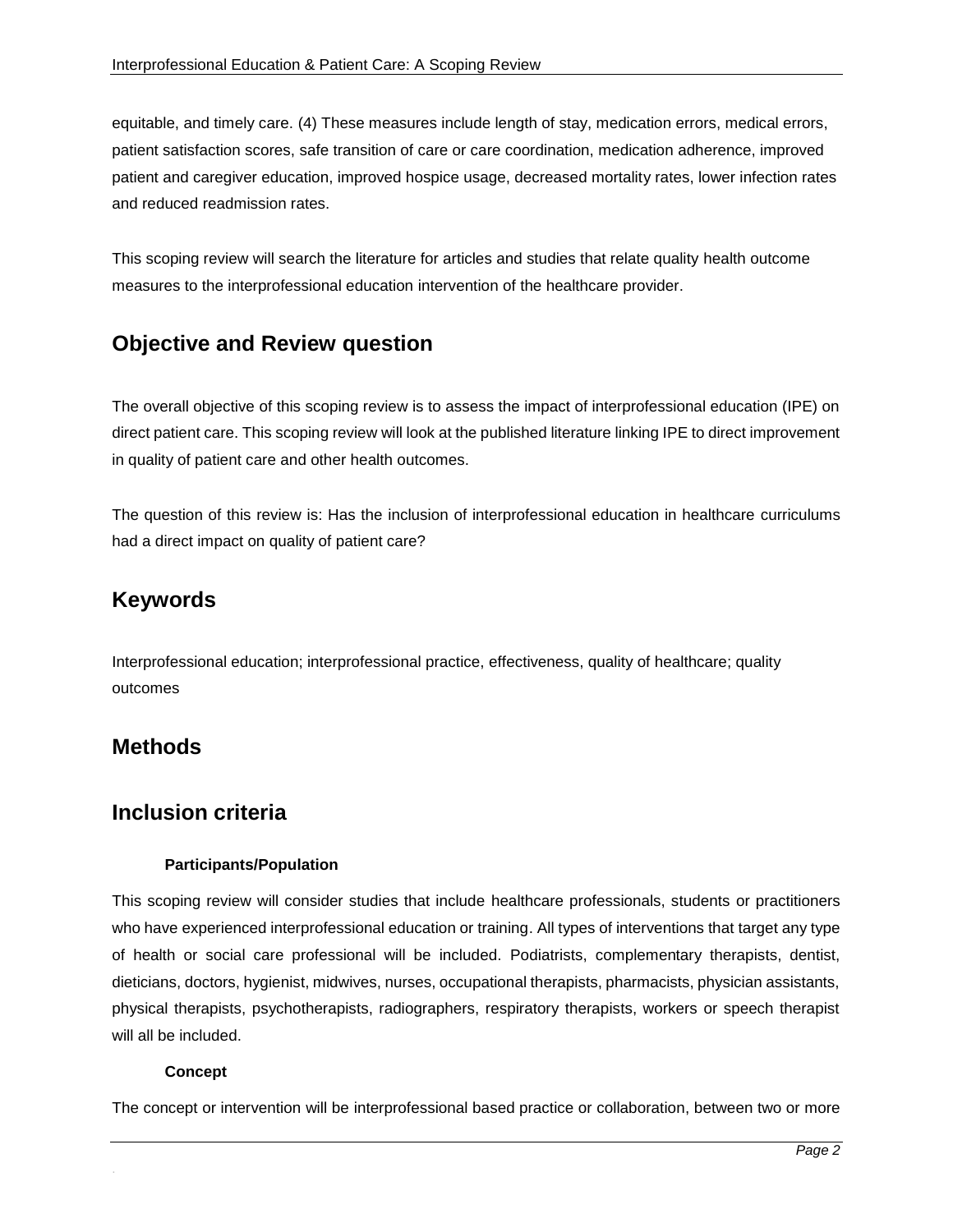collaborators, to improve patient's outcome measures and the IPE exposure must have been included within their coursework or education.

#### **Context**

This scoping review will consider studies that have been conducted that look at the direct effect the IPE intervention has on quality patient care.

#### **Outcome**

Articles that discuss skills, professional practice or behavior changes that were attributed to IPE and are assessed in direct patient care using health outcome measures such as length of stay and other quality measurements.

#### **Study types**

This scoping review will consider both experimental and quasi-experimental study designs including randomized controlled trials, non-randomized controlled trials, before and after studies and interrupted timeseries studies. In addition, analytical observational studies including prospective and retrospective cohort studies, case-control studies and analytical cross-sectional studies will be considered for inclusion. This scoping review will also consider descriptive observational study designs including case series, individual case reports and descriptive cross-sectional studies for inclusion.

Quantitative and qualitative and mixed methods studies will all be included in order to consider different aspect of linking IPE to healthcare outcome measures. A PRISMA Flowchart(5) will be maintained during the research process.

Studies published in English will be included. Studies published since 2015 to 2020 will be included.

### **Search strategy**

The search strategy will aim to find both published and unpublished studies. An initial limited search of MEDLINE and CINAHL has been undertaken to identify articles on this topic, followed by analysis of the text words contained in the titles and abstracts, and of the index terms used to describe these articles. This informed the development of a search strategy including identified keywords and index terms which will be tailored for each information source. A full search strategy for MEDLINE the relevant is detailed in Appendix 1. The reference list of all included studies will be screened for additional studies.

The databases to be searched include: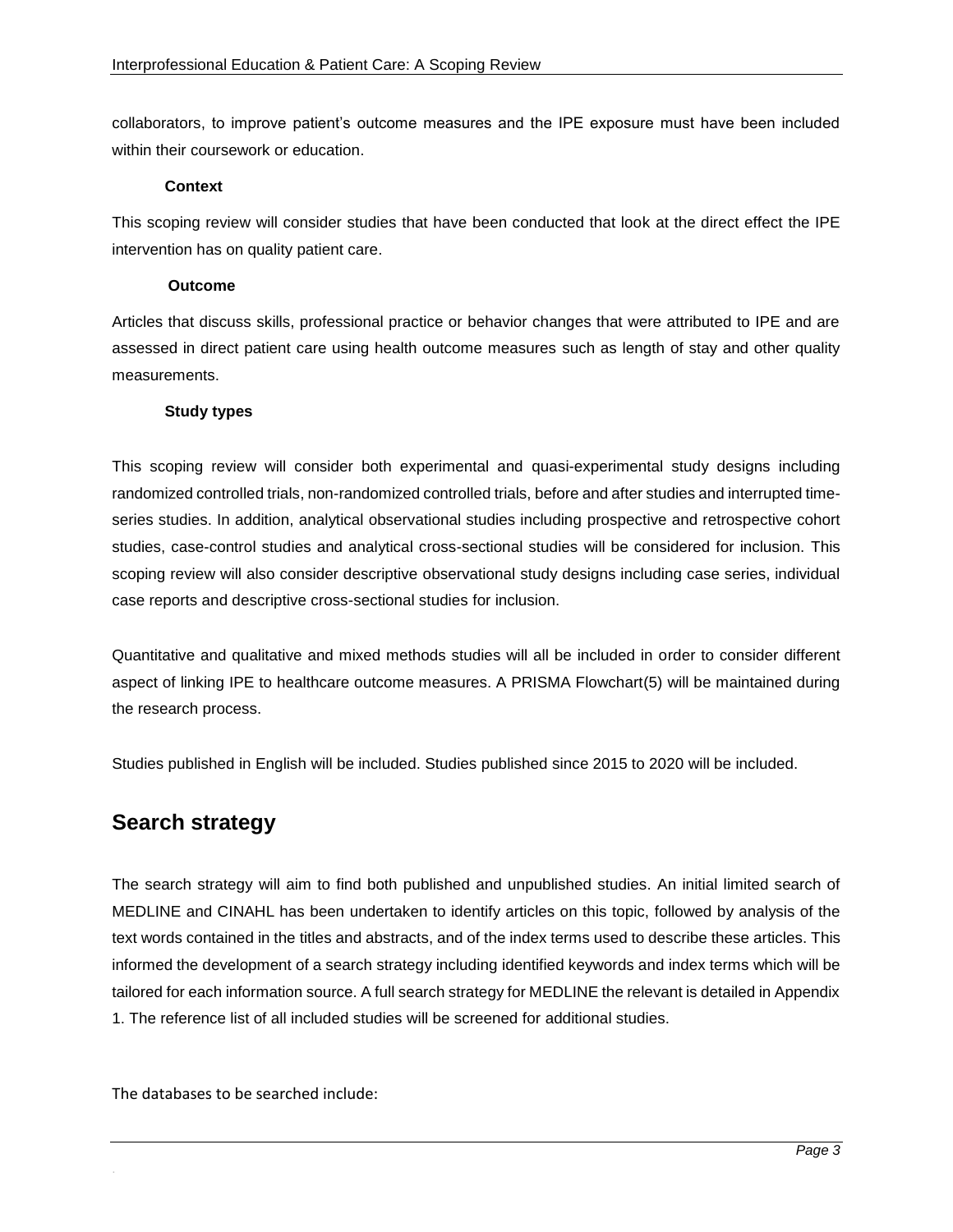MEDLINE, CINAHL, EBSCOHost, Cochrane Central Registry of Controlled Trials (Central), Clinical

Trials.gov, Science Direct, Scopus, Joanna Briggs Institute

The search for unpublished studies will include:

Dissertations, The World Health Organization, Interprofessional Education Collaborative National Association Members webpages:

- **Academy of Nutrition and Dietetics (ACEND)**
- American Association of Colleges of Nursing (AACN)
- American Association of Colleges of Osteopathic Medicine (AACOM)
- American Association of Colleges of Pharmacy (AACP)
- American Association of Colleges of Podiatric Medicine (AACPM)
- **American Association for Respiratory Care (AARC)**
- American Council of Academic Physical Therapy (ACAPT)
- American Dental Education Association (ADEA)
- American Occupational Therapy Association (AOTA)
- American Psychological Association (APA)
- American Speech-Language Hearing Association (ASHA)
- Association of Academic Health Sciences Libraries (AAHSL)
- Association of American Medical Colleges (AAMC)
- Association of American Veterinary Medical Colleges (AAVMC)
- **Association of Chiropractic Colleges (ACC)**
- Association of Schools and Colleges of Optometry (ASCO)
- Association of Schools and Programs of Public Health (ASPPH)
- Association of Schools of Allied Health Professions (ASAHP)
- **Council on Social Work Education (CSWE)**
- National League for Nursing (NLN)
- **Physician Assistant Education Association (PAEA)**

Hand searching key journals Journal of Interprofessional Education & Practice,

 The Journal of Research in Interprofessional Practice and Education and Journal of Interprofessional Care

### **Data extraction**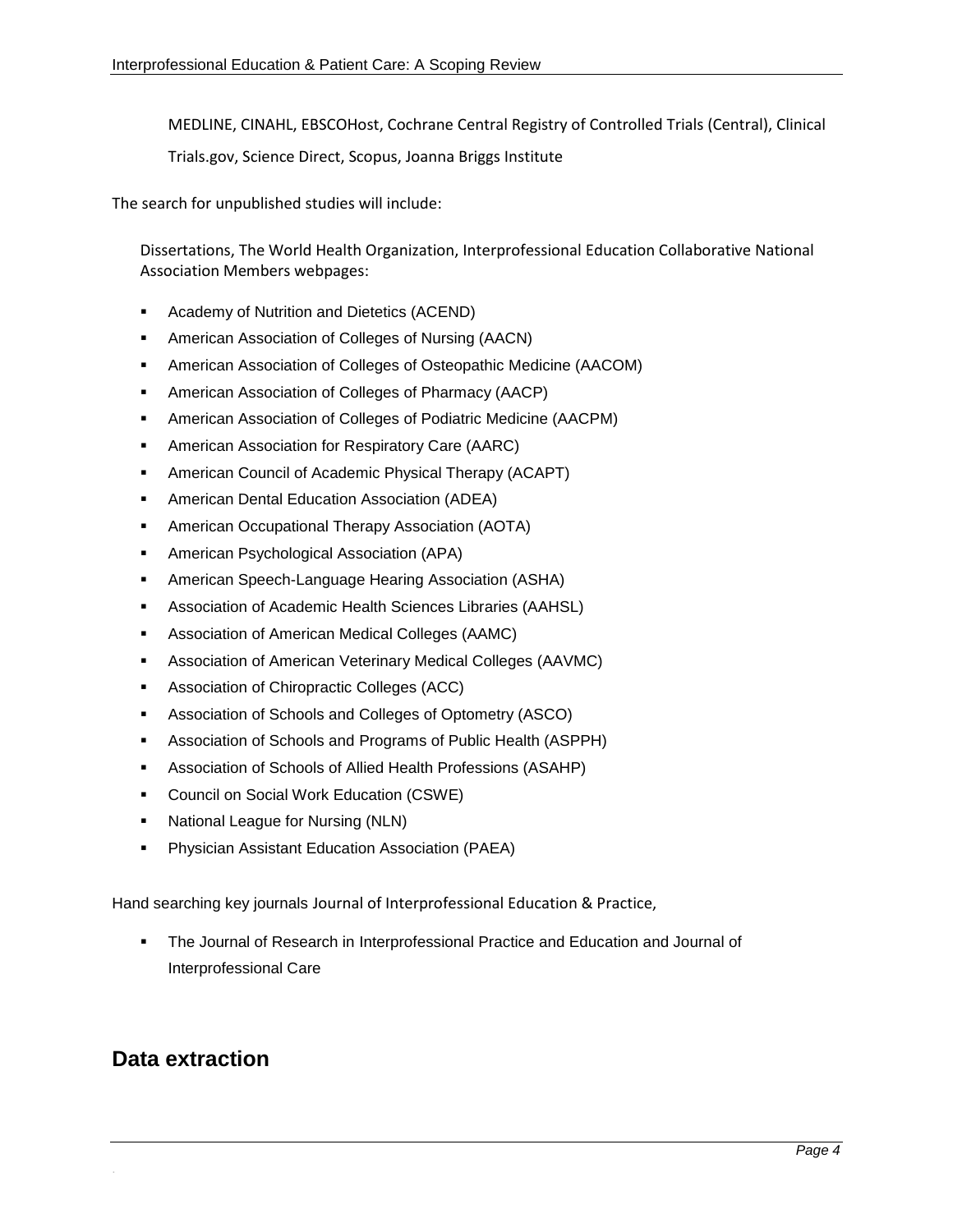At least two or more reviewers will review the tiles and abstracts retrieved in the searches, to identify those articles that meet the review's inclusion criteria.

The full text will be obtained of all remaining articles to determine if all inclusion criteria is met. Data will be extracted from papers included in the scoping review using the draft data extraction tool listed in Appendix II by two independent reviewers. The data extracted will include specific details about the populations, concept, context, and study methods of significance to the scoping review question and specific objectives. Any disagreements that arise between the reviewers will be resolved through discussion, or with a third reviewer. The draft data extraction tool will be modified and revised as necessary during the process of extracting data from each included study. Modifications will be detailed in the full scoping review report.

## **Data mapping**

The extracted data will be presented in tabular form in a manner that aligns to the objective/s and scope of this scoping review. The tables and charts will report on distribution of studies by year or period of publication, countries of origin, area of practice (clinical, profession, educational etc.), interprofessional intervention and quality health indicator.

A narrative summary will accompany the tabulated and/or charted results and will describe how the results relate to the reviews objective and question/s.

## **Conflicts of interest**

A statement which either declares there are no conflicts of interest or which describes any specified or potential conflicts of interest should be made here.

### **References**

.

1. Steinert Y. Learning together to teach together: interprofessional education and faculty development. J Interprof Care. 2005;19 Suppl 1:60-75.

2. World Health Organization. Framework for action on interprofessional education and collaborative practice. Geneva, Switzerland; 2010. Contract No.: WHO/HRH/HPN/10.3.

3. Blue AV, Mitcham M, Smith T, Raymond J, Greenberg R. Changing the future of health professions: embedding interprofessional education within an academic health center. Acad Med. 2010;85(8):1290-5.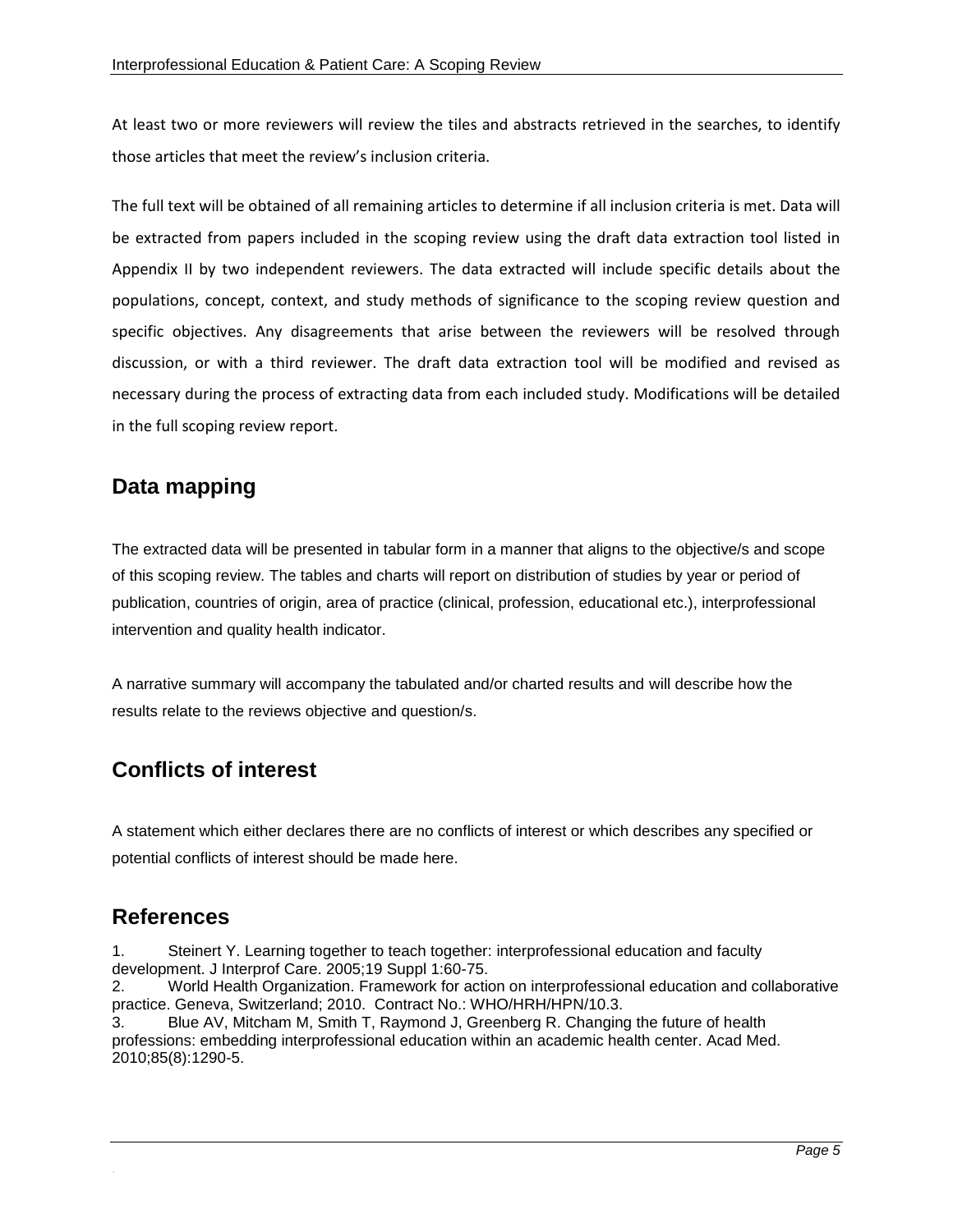.

4. U.S. Centers for Medicare & Medicaid Services. CMS Quality Measures Baltimore Maryland2020 [Available from: https://www.cms.gov/Medicare/Quality-Initiatives-Patient-Assessment-Instruments/QualityMeasures/index.

5. Moher D, Liberati A, Tetzlaff J, Altman DG, The PRISMA Group. Preferred Reporting Items for Systematic Reviews and Meta-Analyses: The PRISMA Statement. PLoS Med. 2009;6(7):e1000097.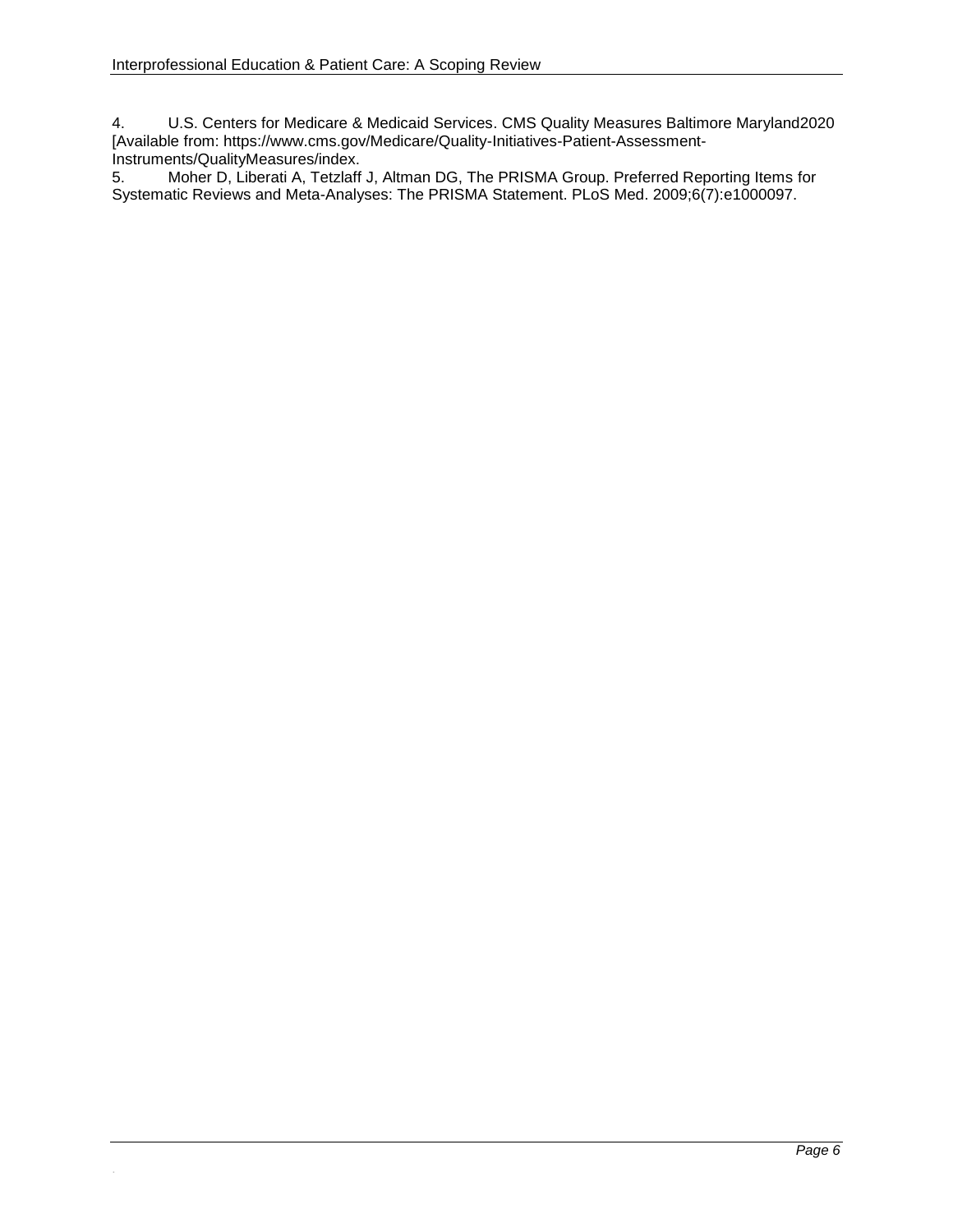### **Appendix I: Search Strategy for Medline (Ovid)**

- 1. exp Interprofessional relations/ and (collaborat\$ or team\$).tw.
- 2. exp patient care team/and collaborat\$ or team\$).tw.
- 3. ((interprofession\$ or inter-profession\$ or inter profession\$) adj (collaborat\$ or team\$)).tw.
- 4. ((interdisciplin\$ or inter-disciplin\$) adj (collaborat\$ or team\$)).tw.
- 5. ((Interoccupation\$ or inter-occupation\$) adj (collaborat\$ or team\$)).tw.
- 6. ((multiprofessional\$ or multi-profession\$) adj (collaborat\$ or team\$)).tw.
- 7. ((multidisciplin\$ or multi-disciplin\$) adj (collaborat\$ ot team\$)).tw.
- 8. ((multioccupation\$ or multi-occupation\$) adj (collaborat\$ ot team\$)).tw.
- 9. ((transdisciplin \$ or trans-disciplin\$) adj (collaborat\$ or team\$)).tw.
- 10. (team\$ adj collaborat\$).tw.
- 11. 1 or 2 or 3 or 4 or 5 or 6 or 7 or 8 or 9 or 10
- 12. exp Quality indicators, Healthcare/
- 13. exp Length of stay/
- 14. exp medication errors/
- 15. exp medical errors/
- 16. exp patient satisfaction/ or patient satisfaction scores.tw.
- 17 exp care transition/ or transition of care.tw. or care coordination.tw.
- 18. exp medication adherence/
- 19. exp patient education/ and caregiver education.tw.
- 20. exp hospice care/ or improved hospice usage.tw. or hospice referral.tw.
- 21. exp mortality/ or mortality rates.tw. or decreased mortality rates.tw.
- 22. exp infection control/ or lower infection rates.tw.
- 23. exp patient readmission/ or reduced readmission rates.tw.
- 24. 12 or 13 or 14 or 15 or 16 or 17 or 18 or 19 or 20 or 21 or 22 or 22 or 23
- 25. 11 AND 24

- 26. Limit to English
- 27. Animals/ not humans/
- 28. Limit 27 to yr = "2015 Current"